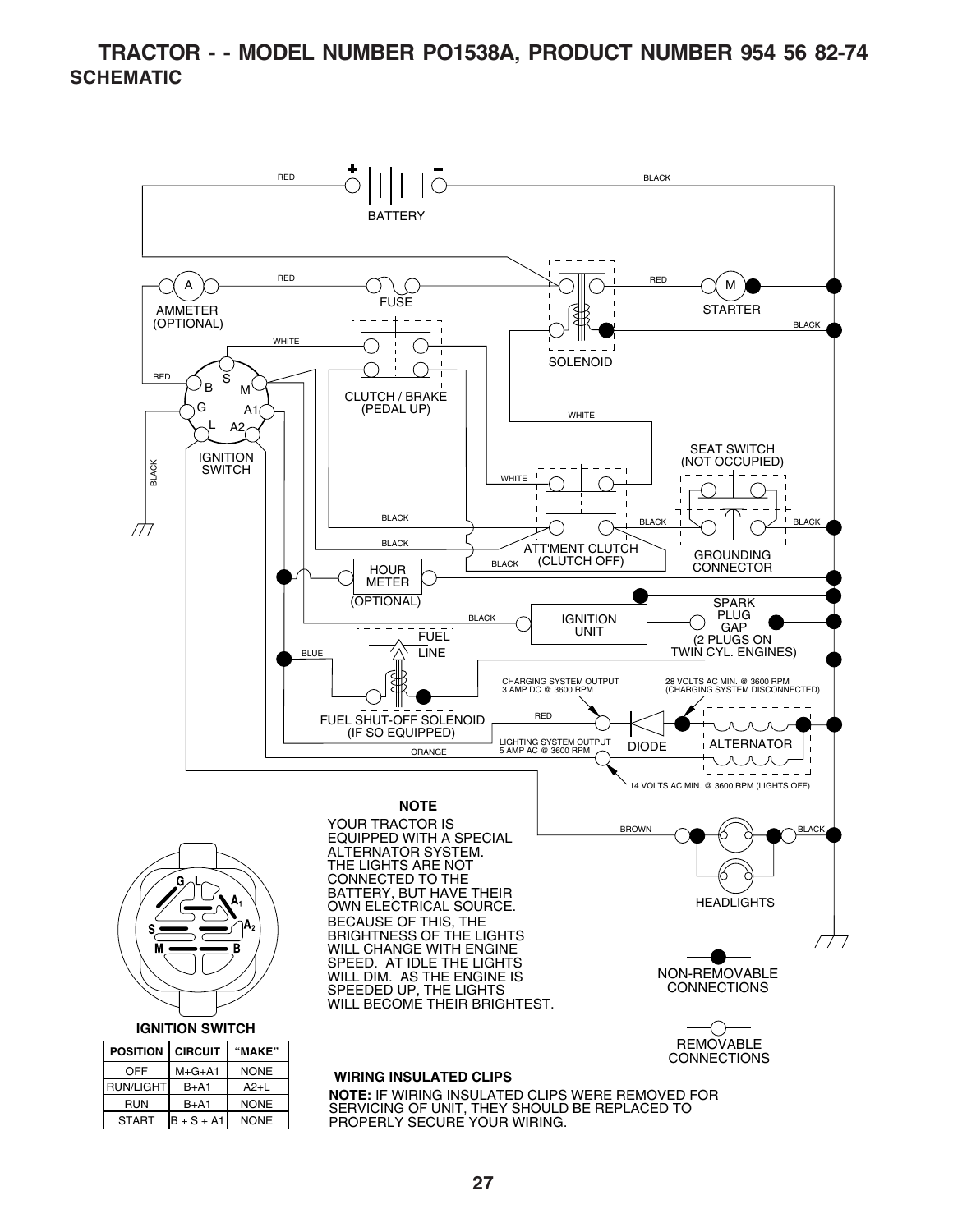**TRACTOR - - MODEL NUMBER PO1538A, PRODUCT NUMBER 954 56 82-74 ELECTRICAL**

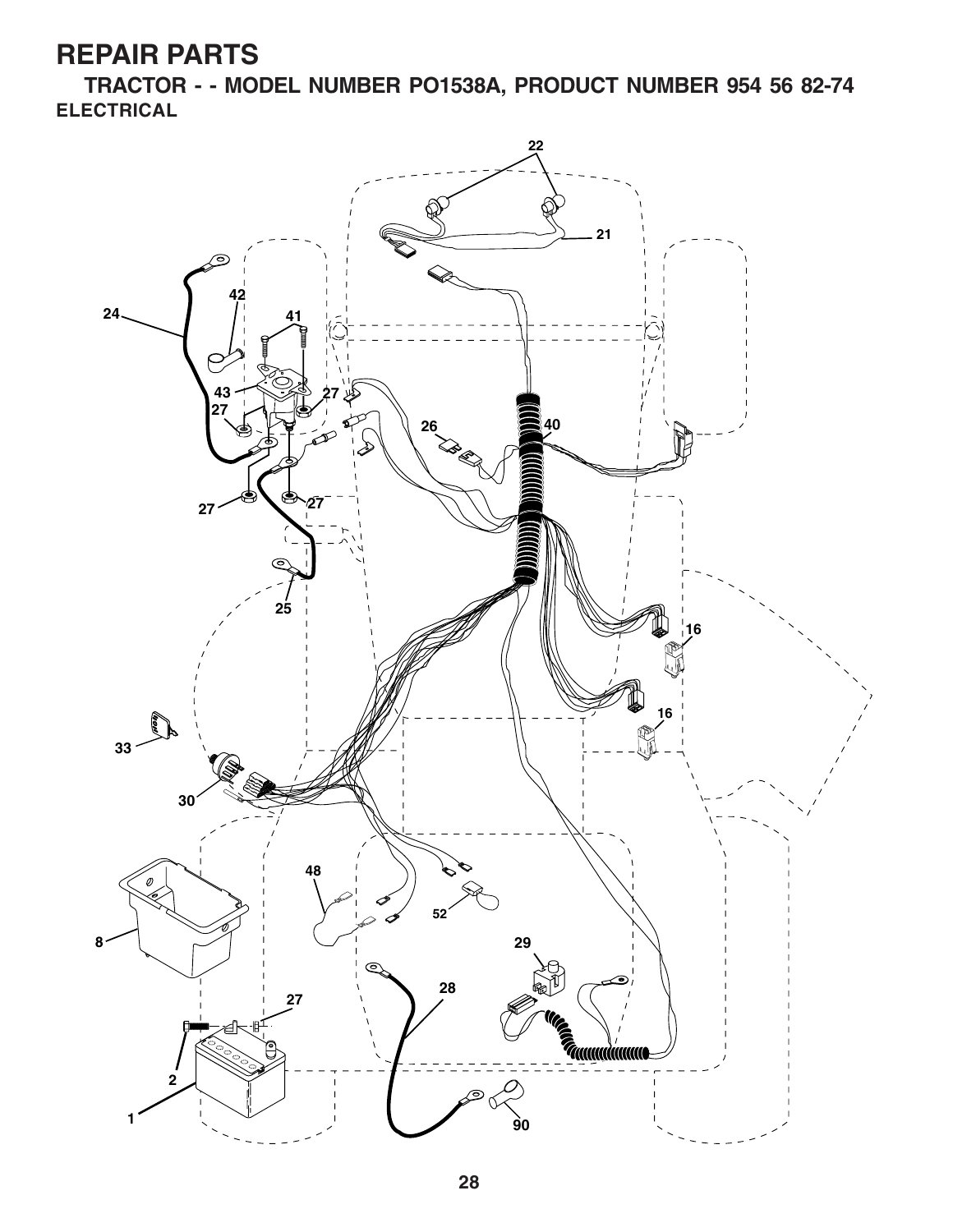**TRACTOR - - MODEL NUMBER PO1538A, PRODUCT NUMBER 954 56 82-74 ELECTRICAL**

| <b>KEY</b><br>NO. | <b>PART</b><br>NO. | <b>DESCRIPTION</b>            |
|-------------------|--------------------|-------------------------------|
|                   |                    |                               |
| 1                 | 163465             | Battery                       |
| 2                 | 74760412           | Bolt Hex Hd 1/4-20unc X 3/4   |
| 8                 | 176689             | Box Battery                   |
| 16                | 176138             | Switch Interlock              |
| 21                | 175685             | Harness Asm Light W/4152j     |
| 22                | 4152J              | Bulb Light #1156              |
| 24                | 4799J              | Cable Battery 6 Ga 11"red     |
| 25                | 146147             | <b>Cable Battery</b>          |
| 26                | 175158             | Fuse 20 AMP                   |
| 27                | 73510400           | Nut Keps Hex 1/4-20 Unc       |
| 28                | 4207J              | Cable Ground 6 Ga 12"black    |
| 29                | 121305X            | Switch Plunger Nc Gray        |
| 30                | 175566             | Switch Ign                    |
| 33                | 140401             | Key Ign                       |
| 40                | 179720             | Harness Ign                   |
| 41                | 71110408           | Bolt Blk Fin Hex 1/4-20       |
| 42                | 131563             | <b>Cover Terminal Red</b>     |
| 43                | 178861             | Solenoid                      |
| 48                | 140844             | Adapter Ammeter               |
| 52                | 141940             | <b>Protection Wire Loop</b>   |
| 90                | 180449             | <b>Cover Terminal Battery</b> |

**NOTE:** All component dimensions given in U. S. inches  $1$  inch = 25.4 mm.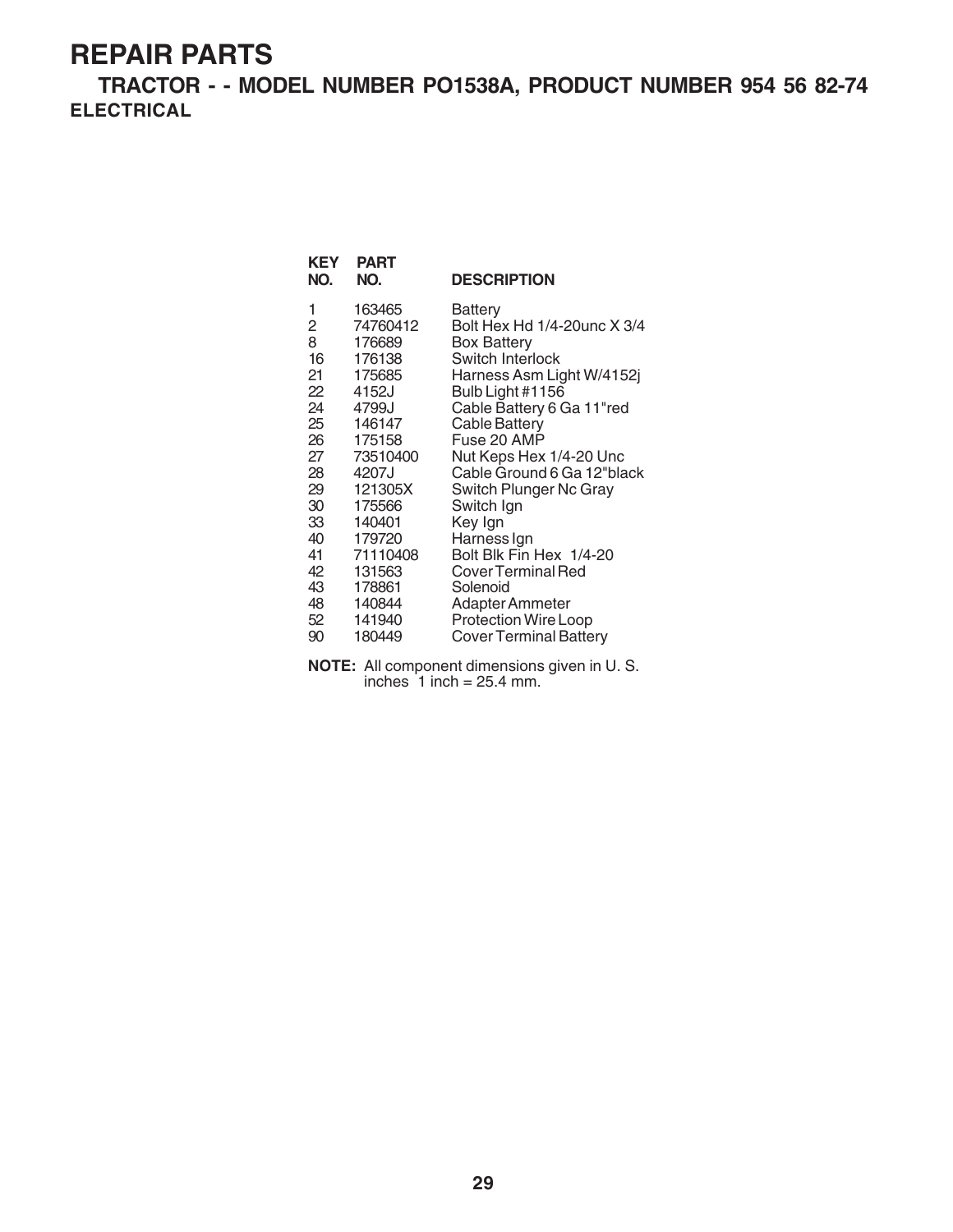**TRACTOR - - MODEL NUMBER PO1538A, PRODUCT NUMBER 954 56 82-74 CHASSIS**

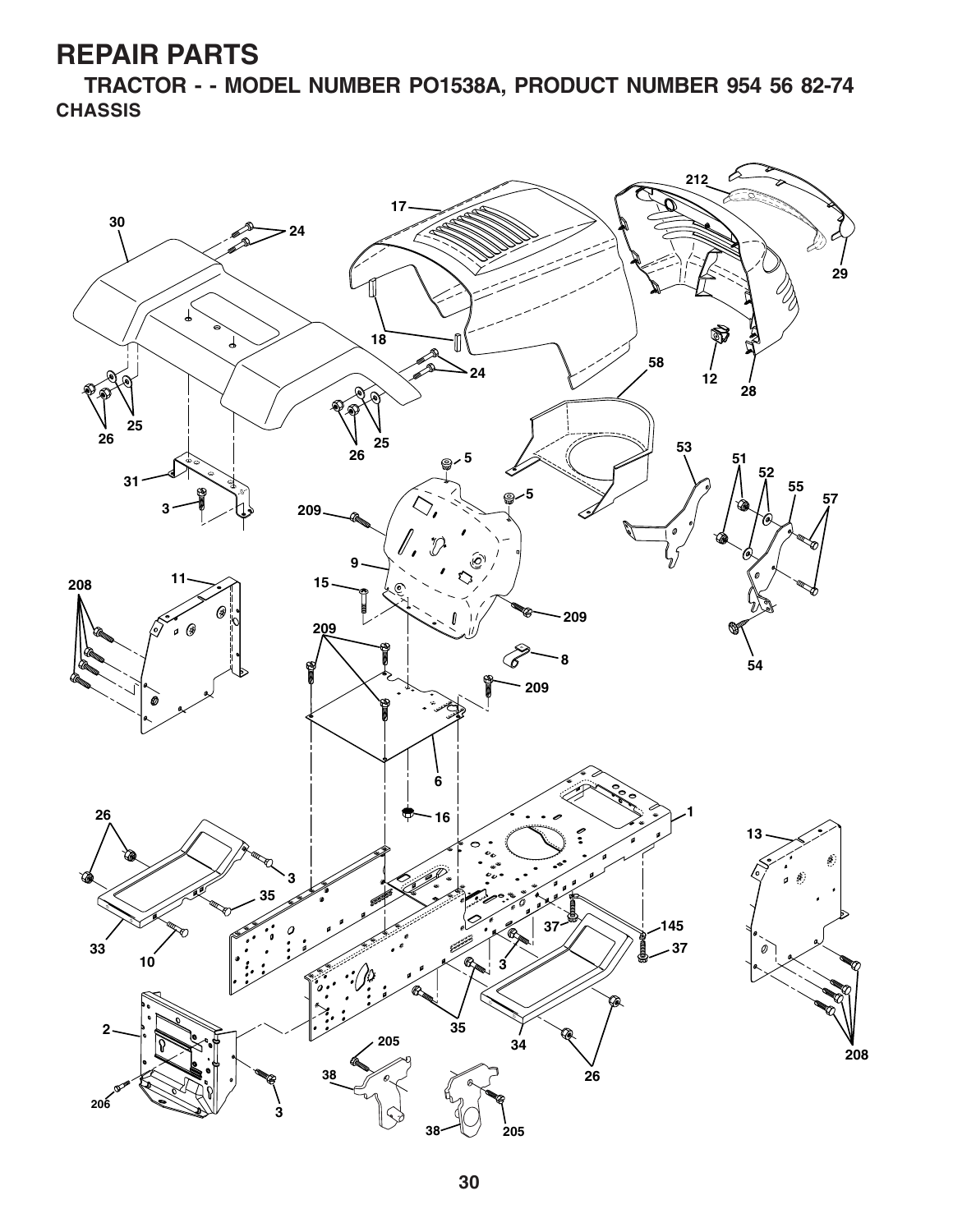**TRACTOR - - MODEL NUMBER PO1538A, PRODUCT NUMBER 954 56 82-74 CHASSIS**

| 1<br>174620<br>Chassis<br>$\overline{c}$<br>Drawbar, Stretch<br>176554<br>3<br>Screw 3/8-16 x 3/4<br>17060612<br>5<br>155272<br>Bumper, Hood/Dash<br>6<br>174643X013<br>Saddle Silkscreen<br>8<br>155138<br>Clip Retainer Slide-On<br>9<br>168347X011<br>Dash<br>10<br>Bolt, Carriage 3/8-16 x 1<br>72140608<br>11<br>Panel Dash LH<br>174996<br>12<br>145660<br>Clip Tinnerman Grille P.L<br>Panel Slkscr Dash RH<br>13<br>172105X010<br>15<br>74180512<br>16<br>73510500<br>Nut Keps 5/16-18 Unc<br>17<br>159639x428<br>Hood<br>18<br>Bumper Hood<br>126938X<br>24<br>74780616<br>25<br>Washer 13/32 X 13/16 X 12 Ga<br>19131312<br>26<br>73800600<br>Nut Lock Hex w/Ins 3/8-16 Unc<br>28<br>179101<br>Grille/Lens Asm.<br>29<br>Lens Grille Private Label<br>140273X599<br>30<br>169465X428<br>Fender<br>31<br>136619<br>Bracket Fender Repl 109873x<br>33<br><b>Footrest Pnt LH</b><br>179716X428<br>34<br>179717X428<br><b>Footrest Pnt RH</b><br>35<br>72110606<br>37<br>17490508<br>38<br><b>Bracket Asm. Pivot Mower</b><br>175710<br>51<br>Nut Lock W/Insert 1/4-20unc<br>73800400<br>52<br>19091416<br>Washer 9/32 x 7/8x16 Ga.<br>53<br><b>Bracket Grille Lh</b><br>144697<br>54<br>Screw Hex 8-18 x 7/8<br>161464<br>55<br><b>Bracket Grille Rh</b><br>144696<br>57<br>15. Bolt Fin Hex 1/4-20 unc x<br>74780412<br>58<br>Duct Air Engine PL/LT<br>150127 | <b>KEY</b><br>NO. | <b>PART</b><br>NO. | <b>DESCRIPTION</b>                                                                                                                                               |
|-----------------------------------------------------------------------------------------------------------------------------------------------------------------------------------------------------------------------------------------------------------------------------------------------------------------------------------------------------------------------------------------------------------------------------------------------------------------------------------------------------------------------------------------------------------------------------------------------------------------------------------------------------------------------------------------------------------------------------------------------------------------------------------------------------------------------------------------------------------------------------------------------------------------------------------------------------------------------------------------------------------------------------------------------------------------------------------------------------------------------------------------------------------------------------------------------------------------------------------------------------------------------------------------------------------------------------------------------------------------------|-------------------|--------------------|------------------------------------------------------------------------------------------------------------------------------------------------------------------|
| Screw Thdrol 3/8-16 x 1/2<br>205<br>17490608<br>Bolt Shoulder 5/16-18<br>206<br>170165<br>208<br>17670608<br>Screw Thdrol 3/8-16 x 1/2                                                                                                                                                                                                                                                                                                                                                                                                                                                                                                                                                                                                                                                                                                                                                                                                                                                                                                                                                                                                                                                                                                                                                                                                                                | 145               | 156524             | Screw Mach TRHD 5/16-18uncx3/4<br>Bolt Fin Hex 3/8-16unc X 1 Gr. 5<br>Bolt Rdhd Sht Sqnk 3/8-16 X3/4<br>Screw Thdrol 5/16-18 x 1/2 TYT<br>Rod Pivot Chassis/Hood |
| 209<br>17000612<br>Screw Hex Wsh Thdrol 3/8-16<br>212<br>156229<br>Insert Lens Reflect<br>5479J<br>Plug Button Blk 359 Dia Choke<br>---                                                                                                                                                                                                                                                                                                                                                                                                                                                                                                                                                                                                                                                                                                                                                                                                                                                                                                                                                                                                                                                                                                                                                                                                                               |                   |                    |                                                                                                                                                                  |

**NOTE:** All component dimensions given in U.S. inches 1 inch =  $25.4$  mm.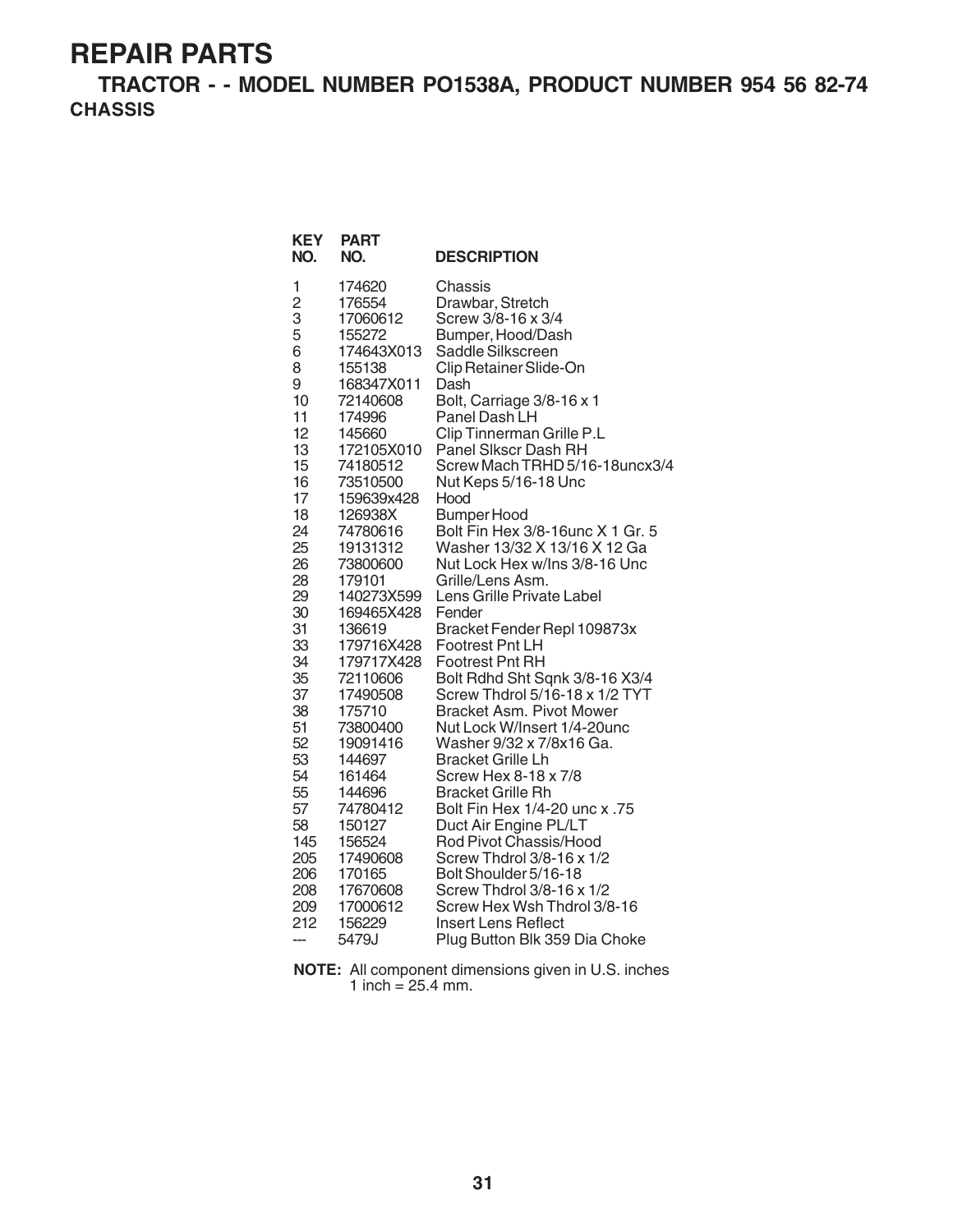**TRACTOR - - MODEL NUMBER PO1538A, PRODUCT NUMBER 954 56 82-74 DRIVE**

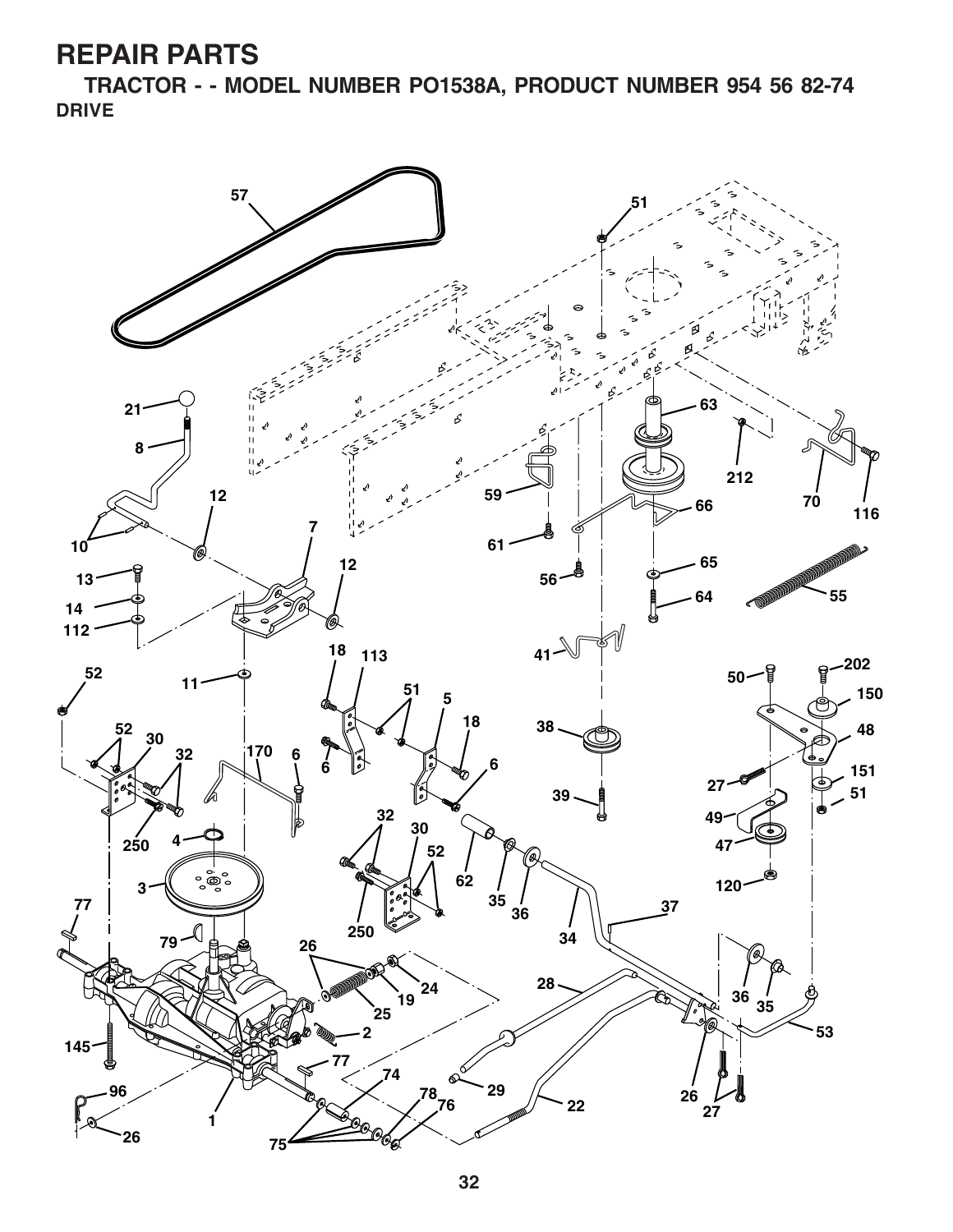#### **TRACTOR - - MODEL NUMBER PO1538A, PRODUCT NUMBER 954 56 82-74 DRIVE**

| <b>KEY</b><br>NO. | <b>PART</b><br>NO.                                                                                                                                                                                         | <b>DESCRIPTION</b>                                                                   | <b>KEY</b><br>NO. | <b>PART</b><br>NO.              | <b>DESCRIPTION</b>                                                                             |
|-------------------|------------------------------------------------------------------------------------------------------------------------------------------------------------------------------------------------------------|--------------------------------------------------------------------------------------|-------------------|---------------------------------|------------------------------------------------------------------------------------------------|
| 1                 | $\frac{1}{2} \left( \frac{1}{2} \right) \left( \frac{1}{2} \right) \left( \frac{1}{2} \right) \left( \frac{1}{2} \right) \left( \frac{1}{2} \right) \left( \frac{1}{2} \right) \left( \frac{1}{2} \right)$ | Transaxle<br>Peerless Model 205-544C<br>(Order parts from transaxle<br>manufacturer) | 49<br>50<br>51    | 123205X<br>74760624<br>73680600 | <b>Retainer Belt Style Spring</b><br>Bolt Hex Hd 3/8-16unc X 1-1/2<br>Nut Crownlock 3/8-16 Unc |
| 2                 | 146682                                                                                                                                                                                                     | Spring Return Brake                                                                  | 52                | 73680500                        | Nut Crownlock 5/16-18 unc                                                                      |
| 3                 | 123666X                                                                                                                                                                                                    | Pulley Transaxle 18"tires                                                            | 53                | 105710X                         | Link Clutch 7 66                                                                               |
| 4                 | 12000028                                                                                                                                                                                                   | Ring Retainer #5100-62                                                               | 55                | 105709X                         | Spring Return Clutch 675                                                                       |
| 5                 | 121520X                                                                                                                                                                                                    |                                                                                      | 56                | 17060620                        | Screw 3/8-16 x 1-1/4                                                                           |
| 6                 | 17060512                                                                                                                                                                                                   | Strap Torque 30 Degrees RH<br>Screw 5/16-18 x 3/4                                    | 57                | 130801                          | V-Belt Ground Drive 95                                                                         |
| 7                 | 162240                                                                                                                                                                                                     | Plate Rod Shift T/a                                                                  | 59                | 169691                          | Keeper Belt Chassis Span Ctr                                                                   |
| 8                 | 131679                                                                                                                                                                                                     | <b>Rod Shifter Blk</b>                                                               | 61                | 17120614                        | Screw 3/8-16 x .875                                                                            |
| 10                | 76020416                                                                                                                                                                                                   | Pin Cotter 1/8 X 1 Cad                                                               | 62                | 8883R                           | <b>Cover Pedal Blk Round</b>                                                                   |
| 11                | 105701X                                                                                                                                                                                                    | Washer Plate Shf 388 Sq Hole                                                         | 63                | 175410                          | Engine Pulley LT/YT                                                                            |
| 12                | 19151216                                                                                                                                                                                                   | Washer 15/32 X 3/4 X 16 Ga                                                           | 64                | 71170764                        | Bolt Hex 7/16-20x4 Gr 5                                                                        |
| 13                | 74550412                                                                                                                                                                                                   | Bolt 1/4-28 unf Gr. 8 w/Patch                                                        | 65                | 10040700                        | Washer Lock Hvy Hlcl Spr 7/16                                                                  |
| 14                | 10040400                                                                                                                                                                                                   | Washer Lock Hvy Helical 1/4                                                          | 66                | 154778                          | Keeper Belt Engine                                                                             |
| 18                | 74780616                                                                                                                                                                                                   | Bolt Fin Hex 3/8-16unc X 1 Gr. 5                                                     | 70                | 134683                          | Guide Belt Mower Drive RH                                                                      |
| 19                | 73800600                                                                                                                                                                                                   | Nut lock Hex w/Ins 3/8-16 Unc                                                        | 74                | 137057                          | Spacer Axle                                                                                    |
| 21                | 106933X                                                                                                                                                                                                    | Knob Rd 1/2-13 Plstc Thds Blk                                                        | 75                | 121749X                         | Washer 25/32 X 1 1/4 X 16 Ga                                                                   |
| 22                | 130804                                                                                                                                                                                                     | Rod Brake LT                                                                         | 76                | 12000001                        | E-ring #5133-75                                                                                |
| 24                | 73350600                                                                                                                                                                                                   | Nut Hex Jam 3/8-16 Unc                                                               | $77$              | 123583X                         | Key Square 20 X 1845/1865                                                                      |
| 25                | 106888X                                                                                                                                                                                                    | Spring Rod Brake 200 Zinc                                                            | 78                | 121748X                         | Washer 25/32 X 1-5/8 X 16 Ga                                                                   |
| 26                | 19131316                                                                                                                                                                                                   | Washer 13/32 X 13/16 X 16 Ga                                                         | 79                | 2228M                           | Key Woodruff                                                                                   |
| 27                | 76020412                                                                                                                                                                                                   | Pin Cotter 1/8 X 3/4 Cad                                                             | 96                | 4497H                           | Retainer Spring 1"                                                                             |
| 28                | 175765                                                                                                                                                                                                     | Rod Brake Parking LT/YT                                                              | 112               | 19091210                        | Washer 9/32 X 3/4 X 10 Ga                                                                      |
| 29                | 71673                                                                                                                                                                                                      | Cap Brake Parking Black                                                              | 113               | 127285X                         | Strap Torque 90 Degrees LH                                                                     |
| 30                | 174973                                                                                                                                                                                                     | <b>Bracket Transmission</b>                                                          | 116               | 72140608                        | Bolt Rdhd Sq Neck 3/8-16 x 1                                                                   |
| 32                | 74760512                                                                                                                                                                                                   | Bolt Fin Hex 5/16-18 x 3/4                                                           | 120               | 73900600                        | Nut Lock Flg 3/8-16                                                                            |
| 34                | 175578                                                                                                                                                                                                     | <b>Shaft Asm Pedal Foot Nibbed</b>                                                   | 145               | 74490540                        | Bolt Hex Flg.Hd. 5/16-18 x Gr.5                                                                |
| 35                | 120183X                                                                                                                                                                                                    | Bearing Nylon Blk 629 Id                                                             | 150               | 175456                          | Spacer Retainer Lt                                                                             |
| 36                | 19211616                                                                                                                                                                                                   | Washer 21/32 X 1 X 16 Ga                                                             | 151               | 19133210                        | Washer 13/32 x 2 x 10 Ga.                                                                      |
| 37                | 1572H                                                                                                                                                                                                      | Pin Roll 3/16 X 1"                                                                   | 170               | 173894                          | Keeper, Belt Transaxle                                                                         |
| 38                | 179114                                                                                                                                                                                                     | <b>Pulley Composite Flat</b>                                                         | 202               | 72110614                        | Bolt Carr Sh 3/8-16 x 1-3/4 Gr.5                                                               |
| 39                | 74760648                                                                                                                                                                                                   | Bolt Fin Hex 3/8-16 x 3                                                              | 212               | 145212                          | Nut Hex Fig Lock                                                                               |
| 41                | 175556                                                                                                                                                                                                     | Keeper Belt Idler                                                                    | 250               | 17060612                        | Screw 3/8-16 x 3/4                                                                             |
| 47                | 127783                                                                                                                                                                                                     | Pulley Idler V Groove Plastic                                                        |                   |                                 | <b>NOTE:</b> All component dimensions given in U.S. inches                                     |
| 48                | 154407                                                                                                                                                                                                     | <b>Bellcrank Clutch Grnd Drv STL</b>                                                 |                   | 1 inch = $25.4$ mm              |                                                                                                |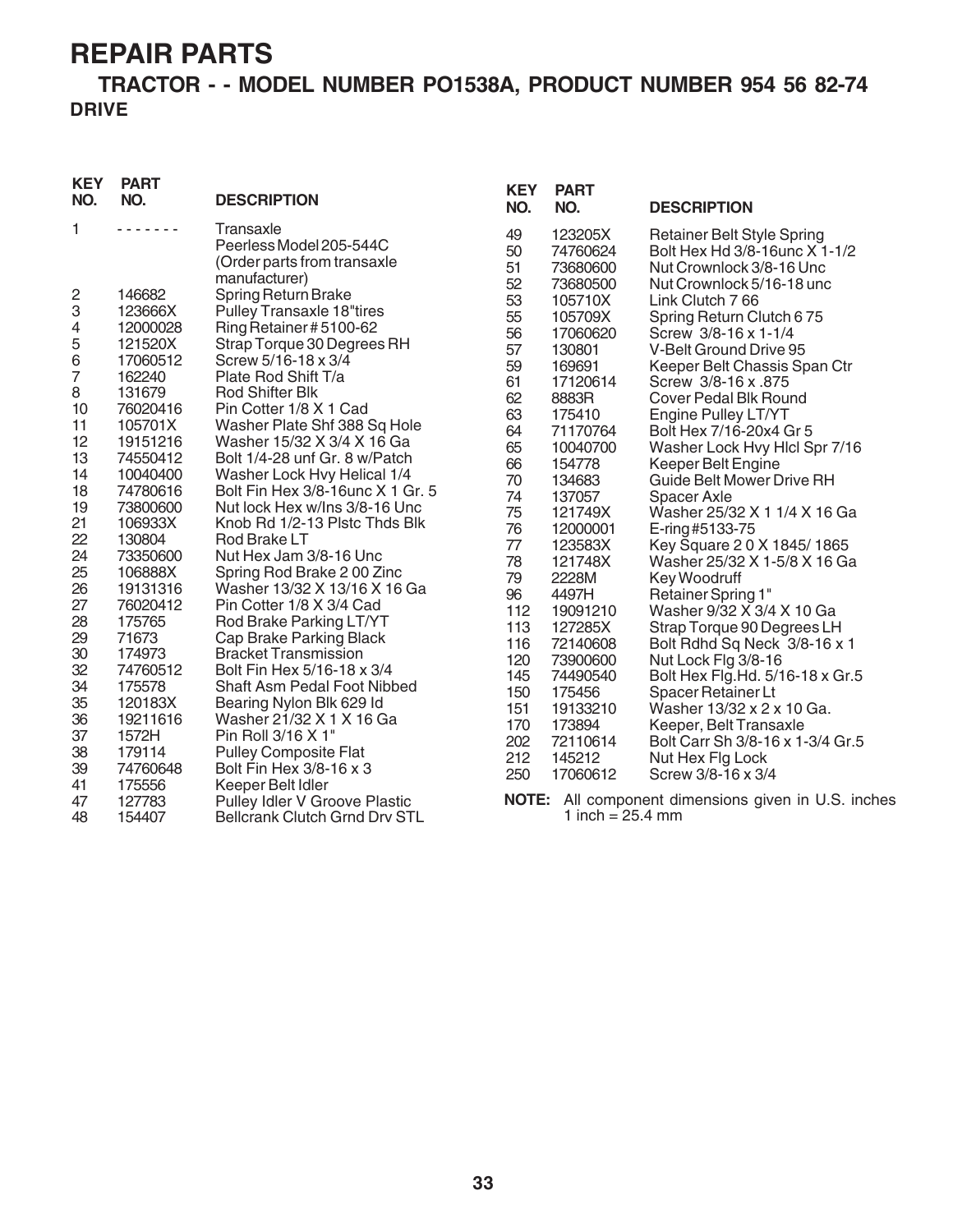**TRACTOR - - MODEL NUMBER PO1538A, PRODUCT NUMBER 954 56 82-74 STEERING**

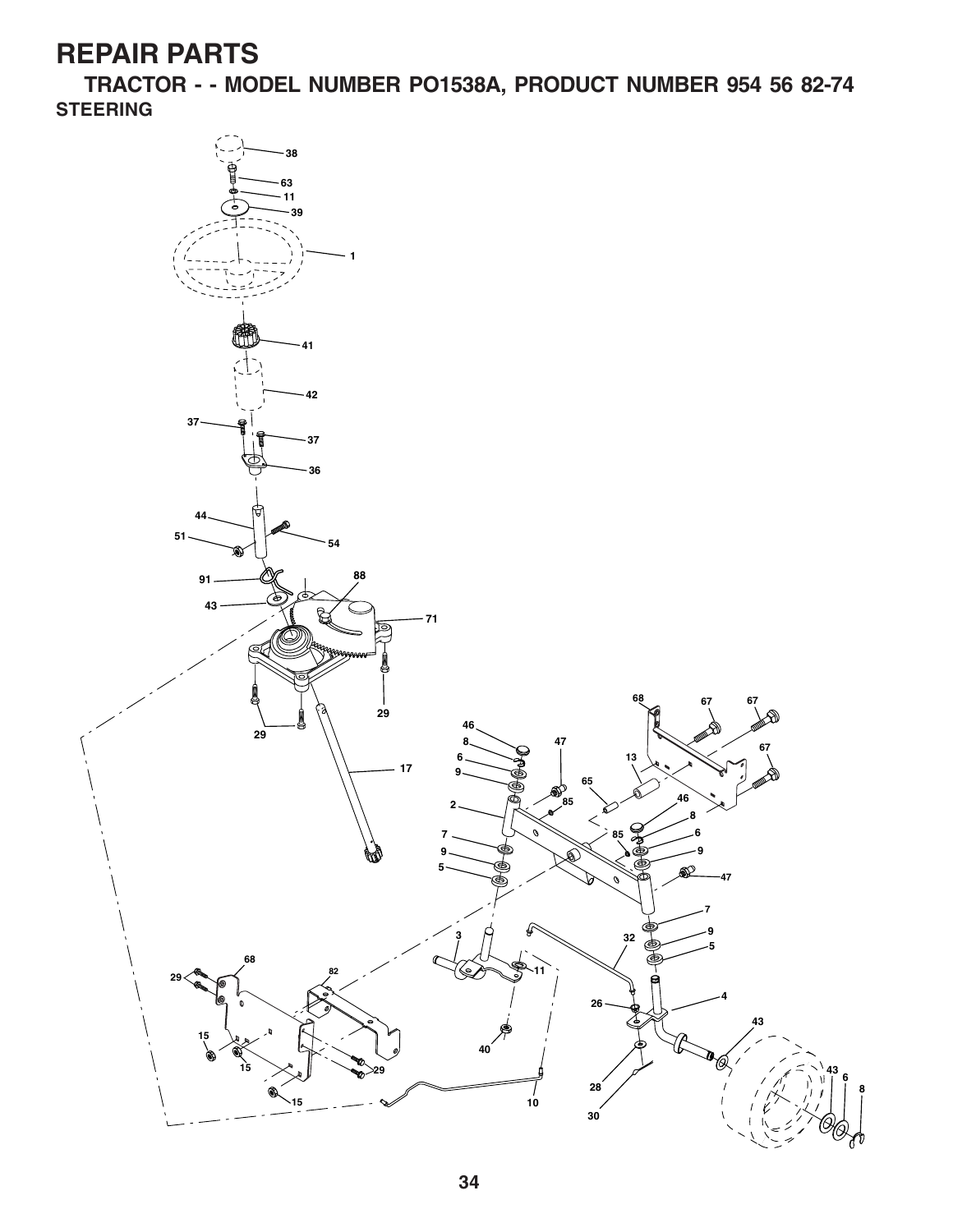**TRACTOR - - MODEL NUMBER PO1538A, PRODUCT NUMBER 954 56 82-74 STEERING**

| <b>KEY</b><br>NO. | PART<br>NO.          | <b>DESCRIPTION</b>                                           |
|-------------------|----------------------|--------------------------------------------------------------|
| 1                 | 133741X428           | <b>Wheel Steering</b>                                        |
| $\overline{c}$    | 175234               | Axle Asm                                                     |
| 3                 | 169840               | Spindle Asm LH                                               |
| 4                 | 169839               | Spindle Asm RH                                               |
| 5                 | 6266H                | Bearing Race Thrust Harden                                   |
| 6<br>7            | 121748X              | Washer 25/32 x 1-5/8 x 16 Ga<br>Washer 27/32 x 1-1/4 x 16 Ga |
| 8                 | 19272016<br>12000029 | Ring Klip #t5304-75                                          |
| 9                 | 3366R                | <b>Bearing Col Strg Blk</b>                                  |
| 10                | 175121               | Link Drag                                                    |
| 11                | 10040600             | Washer Lock Hvy Hicl Spr 3/8                                 |
| 13                | 136518               | Spacer earing Axle Front                                     |
| 15                | 145212               | Hexflange Lock                                               |
| 17                | 177876               | <b>Shaft Asm Strg</b>                                        |
| 26                | 126847X              | <b>Bushing Link Drag Blk LR</b>                              |
| 28                | 19131416             | Washer 13/32 x 7/8 x 16 Ga                                   |
| 29                | 17060612             | Screw 3/8-16 x 3/4                                           |
| 30                | 76020412             | Pin Cotter 1/8 x 3/4 Cad                                     |
| 32<br>36          | 130465<br>155099     | Rod Tie Wire Form 1975 Mech<br>Bushing Strg 5/8 Id Dash      |
| 37                | 152927               | <b>Screw</b>                                                 |
| 38                | 133742X428           | Cap Wheel Steer Ayp                                          |
| 39                | 19133812             | Washer 13/32 x 2-3/8 x 12 Ga.                                |
| 40                | 7810H                | Nut Lock Center 3/8-24un                                     |
| 41                | 100711L              | <b>Adaptor Wheel Strg</b>                                    |
| 42                | 145054X428           | Boot Dash Mtl Steering Blk                                   |
| 43                | 121749X              | Washer 25/32 X 1 1/4 X 16 Ga                                 |
| 44                | 153720               | <b>Extension Steering</b>                                    |
| 46                | 121232X              | Cap Spindle Fr Top Blk                                       |
| 47                | 6855M                | <b>Fitting Grease</b>                                        |
| 51<br>54          | 73800500<br>74780520 | Nut Lock Hex W/Ins 5/16-18<br>Bolt Fin Hex 3/8-16unc x 1-1/4 |
| 63                | 74780616             | Bolt Fin Hex 3/8-16unc x 1 Gr.5                              |
| 65                | 160367               | <b>Spacer Brace Axle</b>                                     |
| 67                | 72140618             | Bolt Fin Hex 5/8-11 unc x 2-3/4                              |
| 68                | 169827               | <b>Brace Axle</b>                                            |
| 71                | 175146               | Steering Asm.                                                |
| 82                | 169835               | <b>Bracket Susp Chassis Front</b>                            |
| 85                | 133835               | <b>Fastener Christmas Tree</b>                               |
| 88                | 175118               | Bolt Shoulder 7/16-20                                        |
| 91                | 175553               | <b>Clip Steering</b>                                         |

**NOTE:** All component dimensions given in U.S. inches 1 inch =  $25.4$  mm.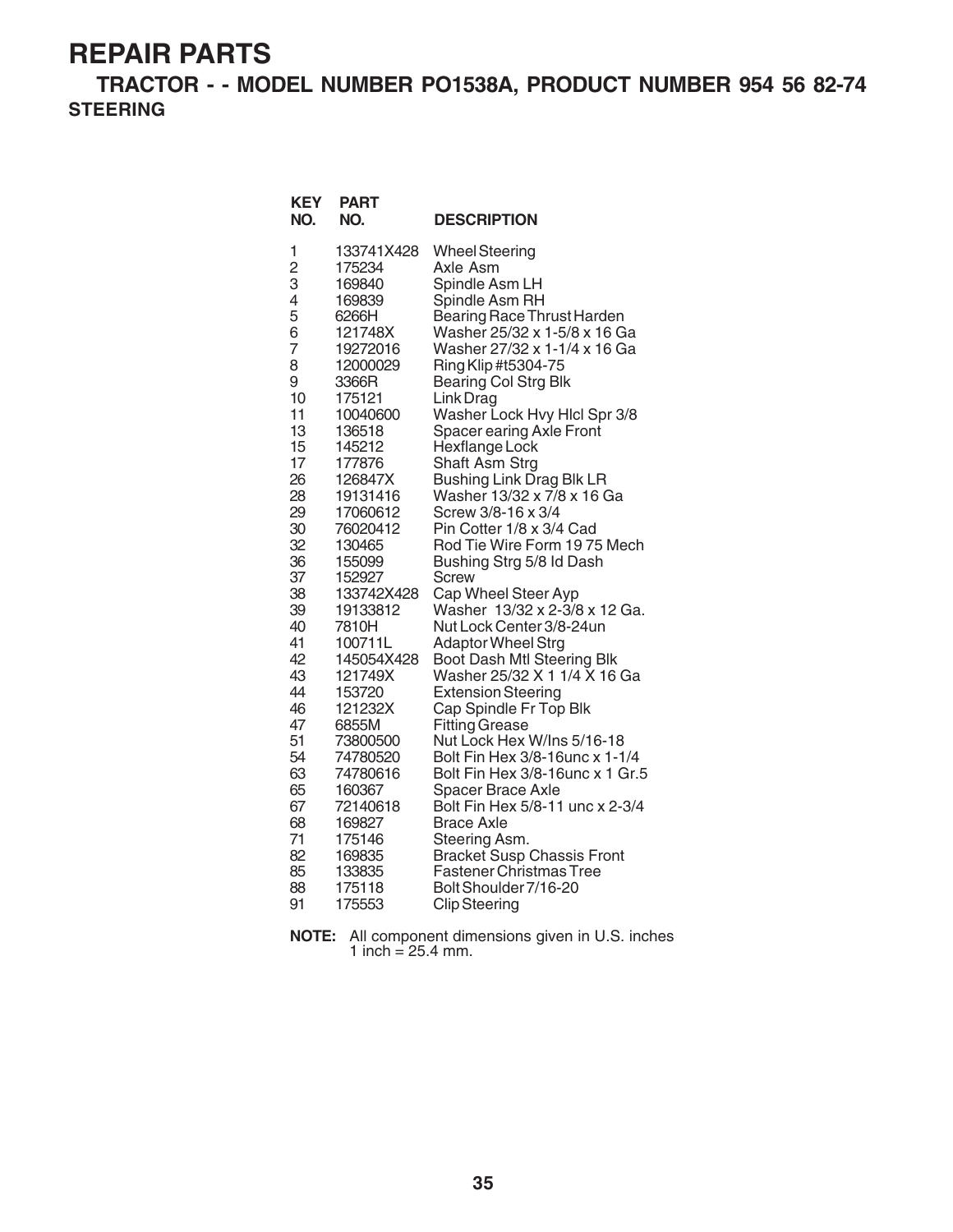**TRACTOR - - MODEL NUMBER PO1538A, PRODUCT NUMBER 954 56 82-74 ENGINE**

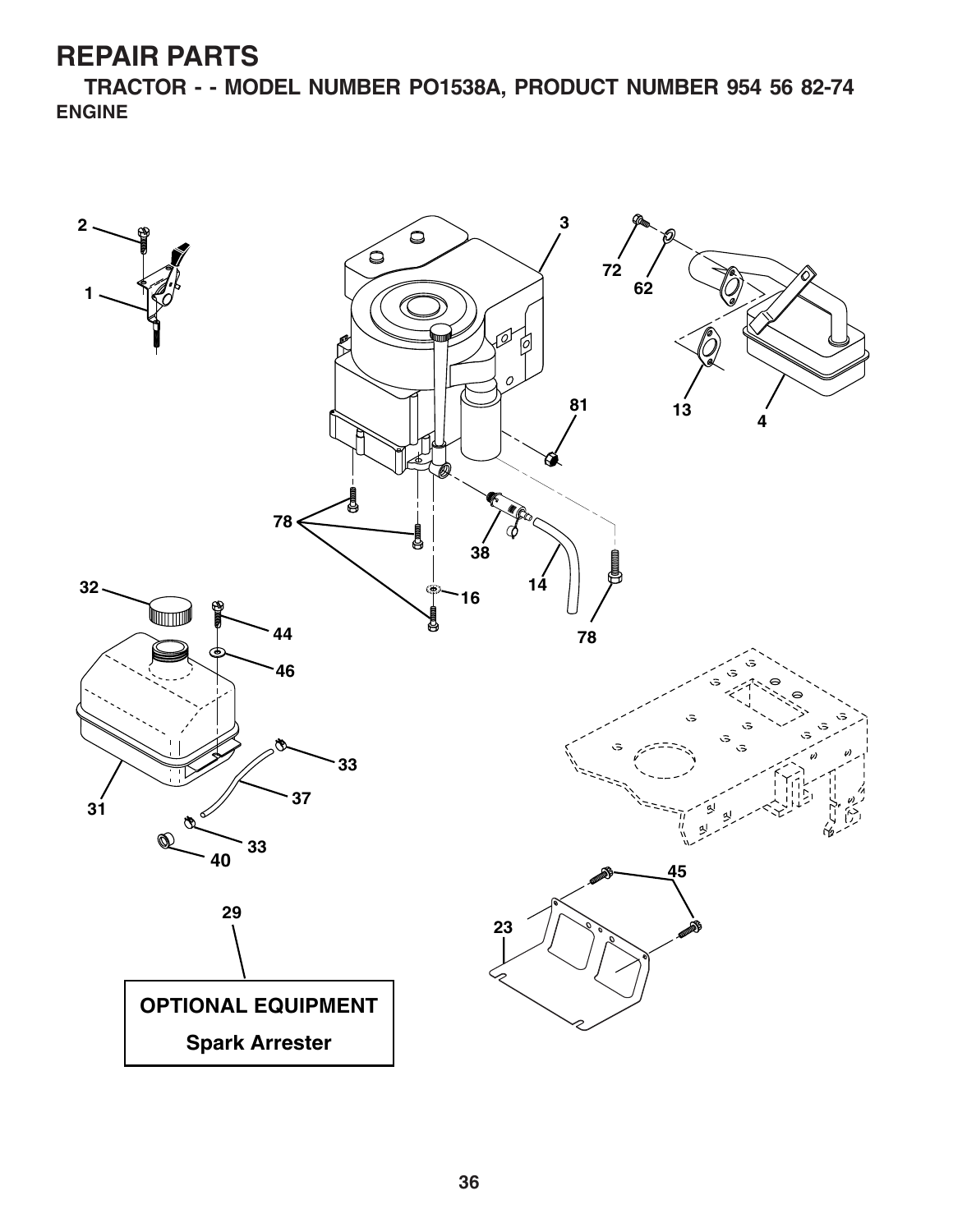**TRACTOR - - MODEL NUMBER PO1538A, PRODUCT NUMBER 954 56 82-74 ENGINE**

| <b>KEY</b><br>NO. | <b>PART</b><br>NO. | <b>DESCRIPTION</b>                     |
|-------------------|--------------------|----------------------------------------|
| 1                 | 170551             | Control Th/ch Flag                     |
| 2                 | 17720408           | Screw Hex Thd Cut 1/4-20 x 1/2         |
| 3                 |                    | Engine, B&S 28U707                     |
|                   |                    | (Order parts from engine manufacturer) |
| 4                 | 137352             | <b>Muffler Exhaust B&amp;S</b>         |
| 13                | 165291             | Gasket Eng 1 313 Id Tin Plated         |
| 14                | 148456             | <b>Tube Drain Oil Easy</b>             |
| 16                | 11050600           | Washer Lock Ext Tooth 3/8              |
| 23                | 169837             | Shield BRN/DBR Guard                   |
| 29                | 137180             | Kit Spark Arrestor (Flat Scrn)         |
| 31                | 109202X            | <b>Tank Fuel Front</b>                 |
| 32                | 140527             | Cap Asm Fuel                           |
| 33                | 123487X            | Clamp Hose                             |
| 37                | 137040             | Line Fuel 20"                          |
| 38                | 148315             | Plug Drain Oil                         |
| 40                | 124028X            | Bushing Snap Nyl Blk Fuel Line         |
| 44                | 17670412           | Screw Thdrol 1/4-20 x 3/4              |
| 45                | 17000612           | Screw Hex Wsh Thdrol 3/8-16            |
| 46                | 19091416           | Washer 9/32 X 7/8 X 16 Ga              |
| 62                | 10040500           | Washer Lock Hvy Hicl Spr               |
| 72                | 71070512           | Screw Hexcap 5/16-18 x 3/4             |
| 78                | 17060620           | Screw 3/8-16 x 1-1/4                   |
| 81                | 73510400           | Nut Keps Hex 1/4-20 Unc                |

**NOTE:** All component dimensions given in U.S. inches 1 inch =  $25.4 \, \text{mm}$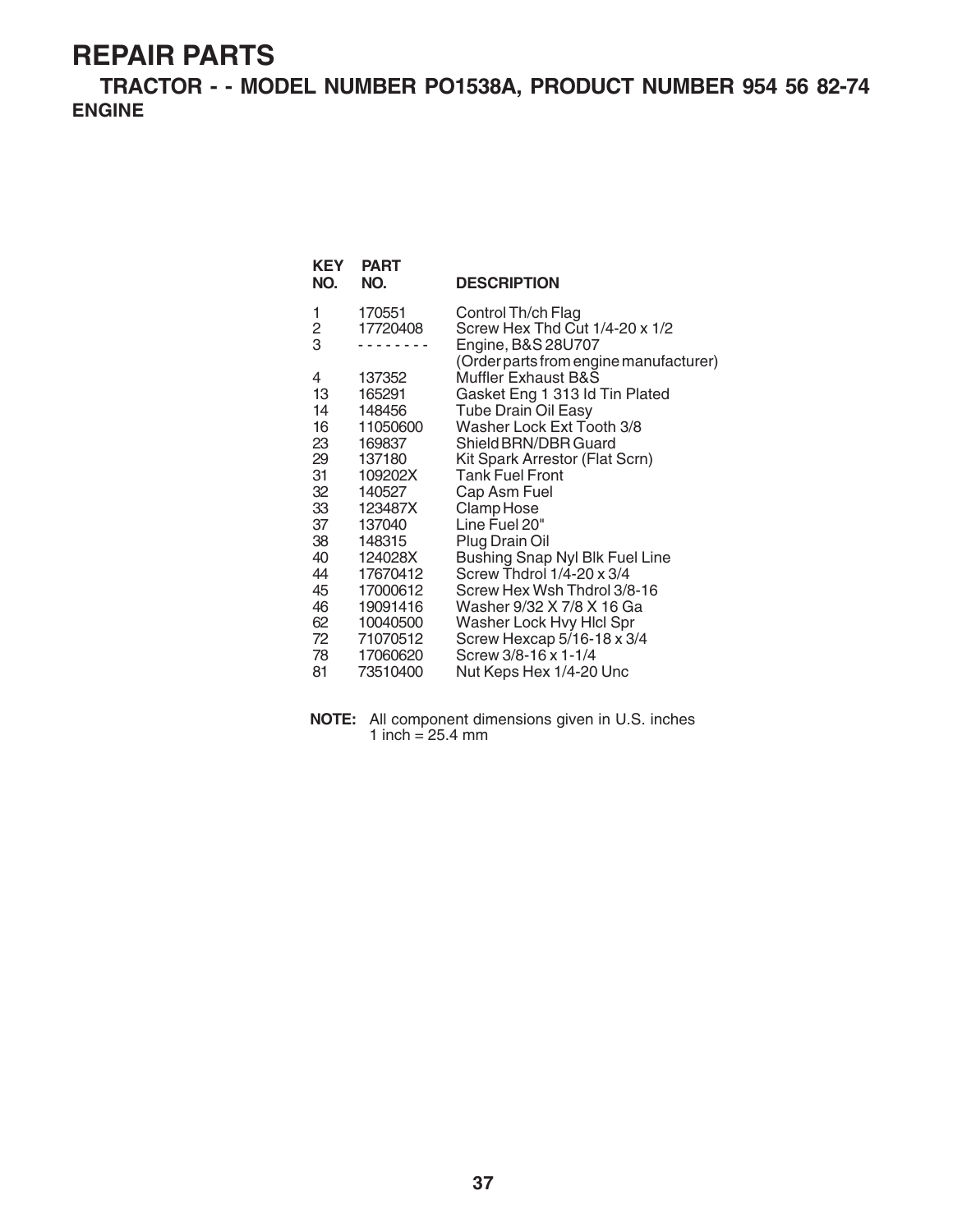**TRACTOR - - MODEL NUMBER PO1538A, PRODUCT NUMBER 954 56 82-74 SEAT**



| <b>KEY</b><br>NO. | <b>PART</b><br>NO. | <b>DESCRIPTION</b>                 |
|-------------------|--------------------|------------------------------------|
| 1                 | 127426X            | Seat                               |
| 2                 | 140551             | <b>Bracket Seat Pivot</b>          |
| 3                 | 71110616           | Bolt Hex 3/8 - 16 X 1              |
| 4                 | 19131610           | Washer 13/32 X 1 X10Ga.            |
| 5                 | 145006             | Clip Push-In Hinged                |
| 6                 | 73800600           | Nut Lock Hex w/Ins 3/8 - 16        |
| 7                 | 124181X            | Spring Seat Cprsn 2 250 Blk Zi     |
| 8                 | 17000616           | Screw 3/8-16 x 1.5                 |
| 9                 | 19131614           | Washer 13/32 X 1 X 14 Ga           |
| 10                | 174894             | Pan Pnt Seat (Blk)                 |
| 12                | 121246X            | <b>Bracket Pnt Mounting Switch</b> |
| 13                | 121248X            | <b>Bushing Snap Blk Nyl</b>        |
|                   |                    |                                    |

| <b>KEY</b> | <b>PART</b> |                                    |
|------------|-------------|------------------------------------|
| NO.        | NO.         | <b>DESCRIPTION</b>                 |
| 14         | 72050412    | Bolt Rdhd Sht Nk 1/4 - 20 X 1 -1/2 |
| 15         | 134300      | Spacer Split .28 X .96             |
| 16         | 121250X     | Spring Cprsn                       |
| 17         | 123976X     | Nut Lock 1/4 Lge Flg               |
| 21         | 171852      | Bolt Shoulder 5/16-18 Unc-2A       |
| 22         | 73800500    | Nut Lock Hex w/Ins 5/16 - 18       |
| 23         | 71110814    | <b>Bolt Hex</b>                    |
| 24         | 19171912    | Washer 17/32 X 1-3/16 X 12 Ga      |
| 25         | 127018X     | Bolt Shoulder 5/16-18 X .62        |
| 26         | 10040800    | Washer Lock Hvy Hicl Spr 1/2       |

**NOTE:** All component dimensions given in U.S. inches 1 inch =  $25.4$  mm.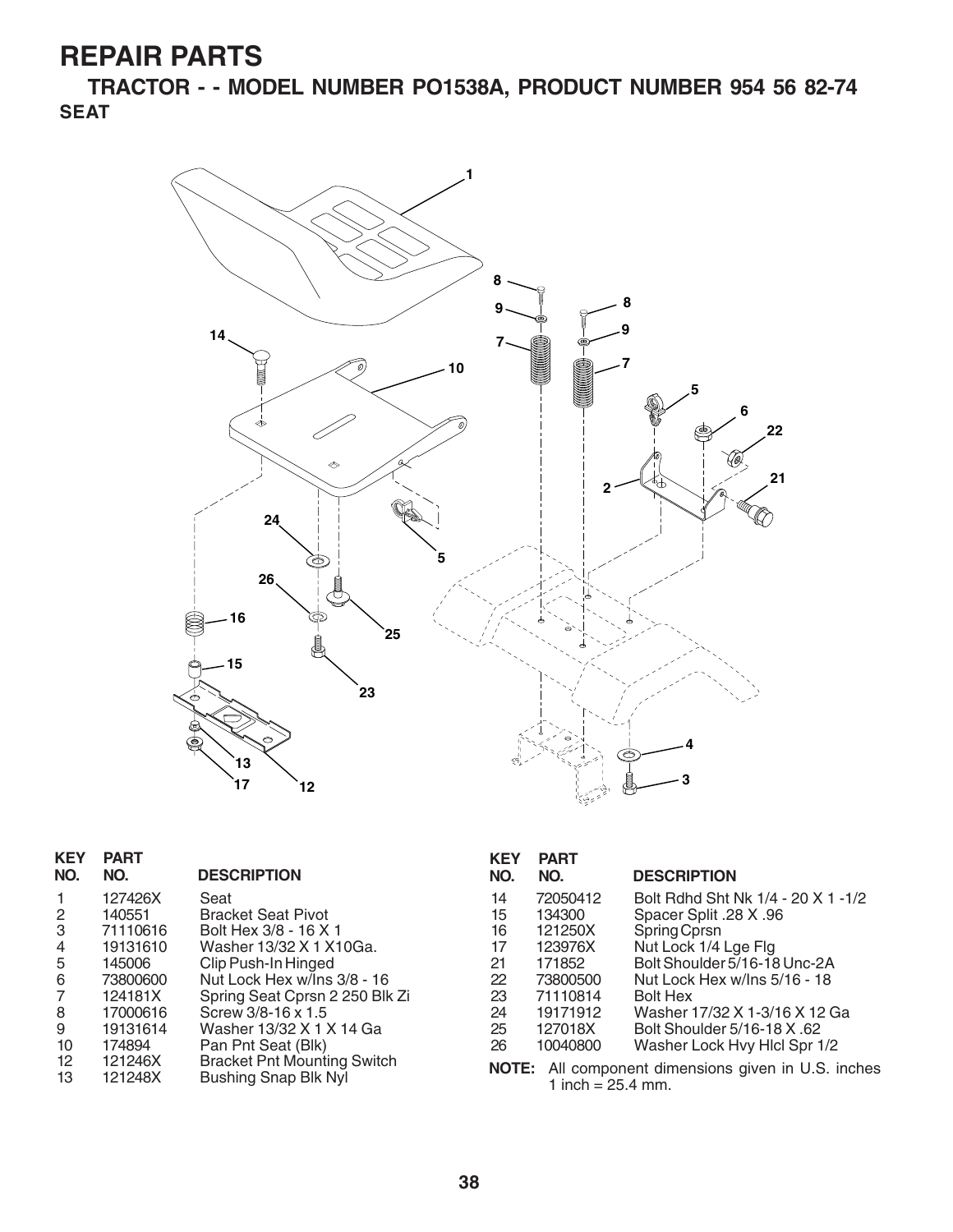**TRACTOR - - MODEL NUMBER PO1538A, PRODUCT NUMBER 954 56 82-74 MOWER LIFT**

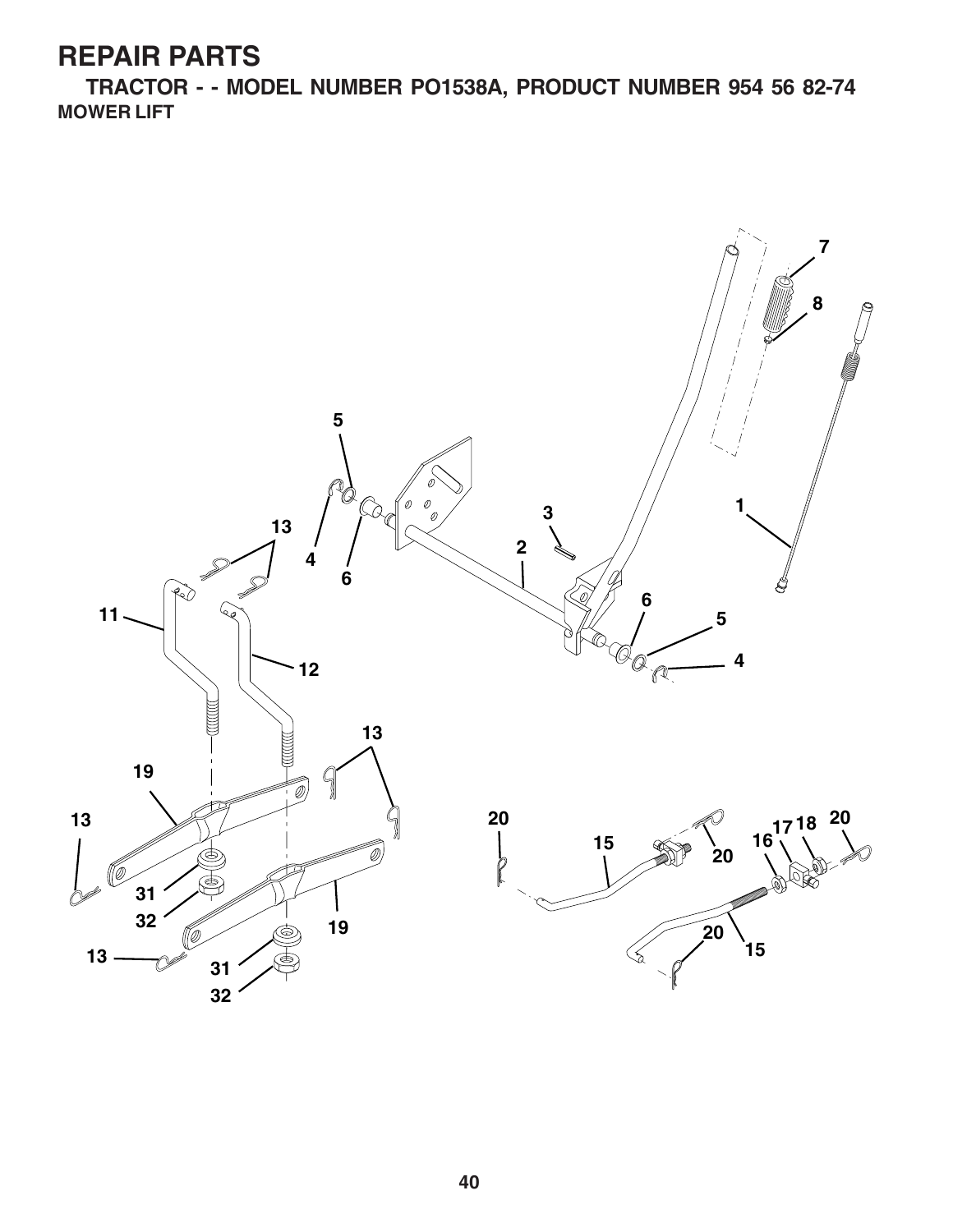**TRACTOR - - MODEL NUMBER PO1538A, PRODUCT NUMBER 954 56 82-74 MOWER LIFT**

| KEY<br>NO.                                                                                                                       | <b>PART</b><br>NO.                                                                                                                                                                                      | <b>DESCRIPTION</b>                                                                                                                                                                                                                                                                                                                                                                                                                                                                       |
|----------------------------------------------------------------------------------------------------------------------------------|---------------------------------------------------------------------------------------------------------------------------------------------------------------------------------------------------------|------------------------------------------------------------------------------------------------------------------------------------------------------------------------------------------------------------------------------------------------------------------------------------------------------------------------------------------------------------------------------------------------------------------------------------------------------------------------------------------|
| 1<br>2<br>3<br>4<br>5<br>6<br>$\overline{7}$<br>8<br>11<br>12 <sup>°</sup><br>13<br>15<br>16<br>17<br>18<br>19<br>20<br>31<br>32 | 159460<br>159471<br>105767X<br>12000002<br>19211621<br>120183X<br>109413X<br>124526X<br>139865<br>139866<br>4939M<br>173288<br>73350800<br>175689<br>73800800<br>139868<br>163552<br>169865<br>73540600 | Wire Asm Inner/Sprg w/plunger<br>Shaft Asm Lift RH<br>Pin Groove 1 500 Zinc<br>E Ring #5133-62<br>Washer 21/32 X 1 X 21 Ga<br>Bearing Nylon Blk 629 Id<br>Grip Handle Bicycle Matte Blk<br><b>Button Plunger Black</b><br>Link Lift LH Fixed Length<br>Link Lift RH Fixed Length<br><b>Retainer Spring</b><br>Link Front<br>Nut Jam Hex 1/2-13 Unc<br>Trunnion<br>Nut Lockw/Wsh 1/2-13 Unc<br>Arm Suspension Rear<br>Retainer, Spring<br><b>Bearing Pvt Lift</b><br>Nut Crownlock 3/8-24 |
|                                                                                                                                  |                                                                                                                                                                                                         |                                                                                                                                                                                                                                                                                                                                                                                                                                                                                          |

**NOTE:** All component dimensions given in U.S. inches 1 inch =  $25.4$  mm.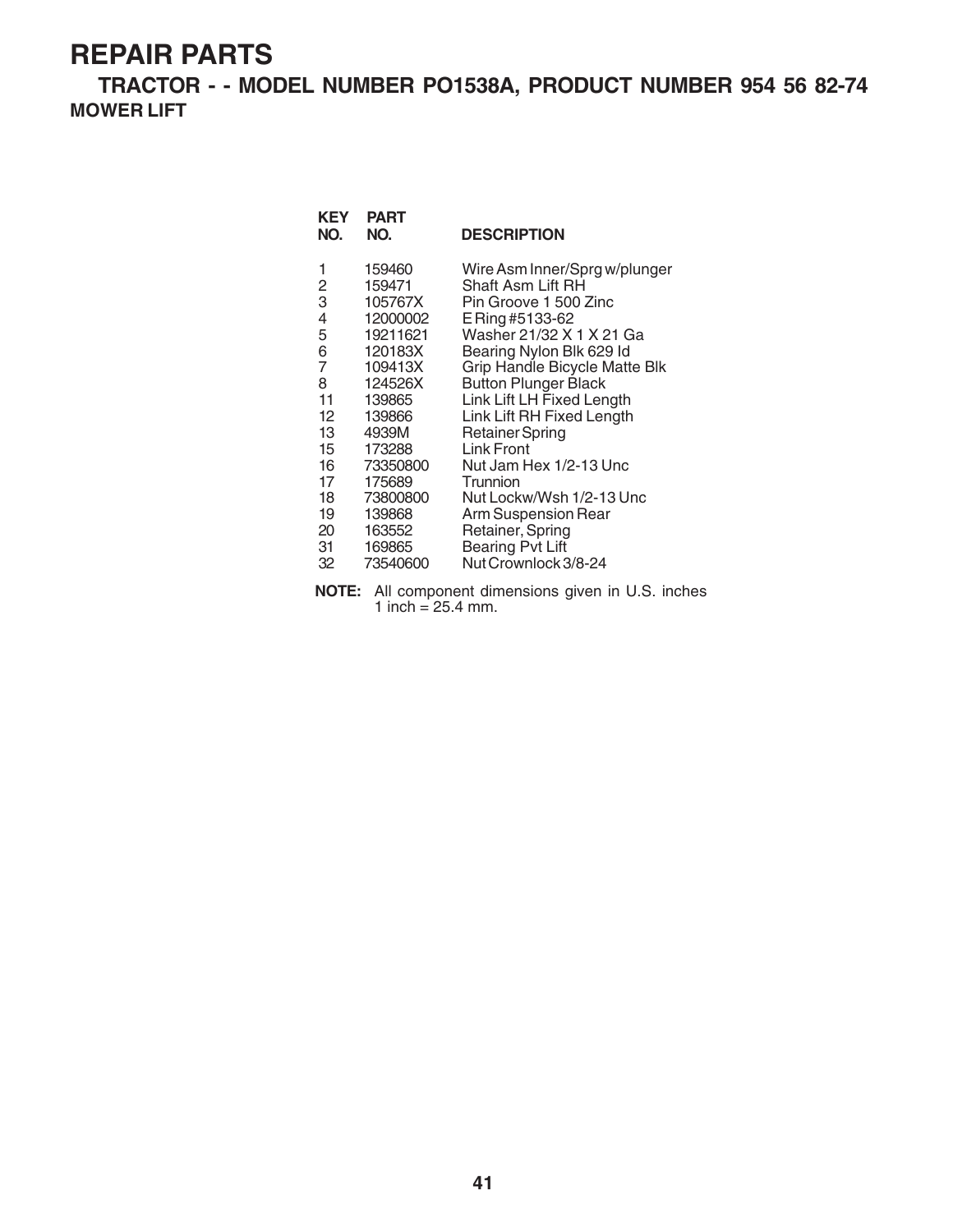**TRACTOR - - MODEL NUMBER PO1538A, PRODUCT NUMBER 954 56 82-74 MOWER DECK**

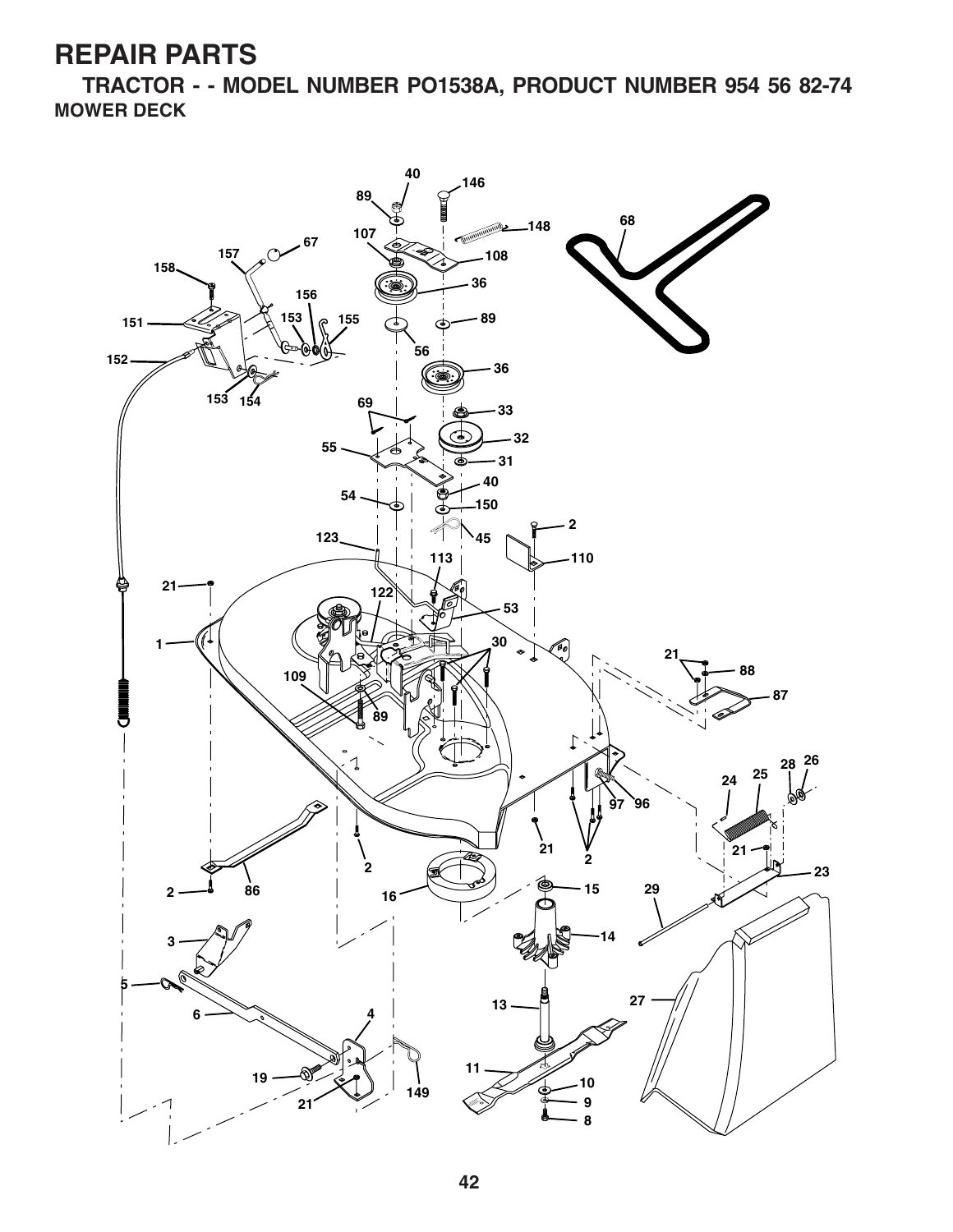#### **TRACTOR - - MODEL NUMBER PO1538A, PRODUCT NUMBER 954 56 82-74 MOWER DECK**

| <b>KEY</b><br>NO. | <b>PART</b><br>NO. | <b>DESCRIPTION</b>              | <b>KEY</b><br>NO. | <b>PART</b><br>NO. | <b>DESCRIPTION</b>                                         |
|-------------------|--------------------|---------------------------------|-------------------|--------------------|------------------------------------------------------------|
| 1                 | 170280             | <b>Mower Housing Assembly</b>   | 56                | 165723             | Spacer, Retainer                                           |
| 2                 | 72140506           | Bolt Carriage 5/16-18 x 3/4     | 67                | 106932X            | Knob                                                       |
| 3                 | 138017             | Bracket Asm Fr. Sway Bar        | 68                | 144200             | V-Belt, 42" Mower                                          |
| 4                 | 169970             | Bracket Deck Sway Bar 38"/42"   | 69                | 76020312           | Pin, Cotter 3/32 x 3/4                                     |
| 5                 | 4939M              | <b>Retainer Spring</b>          | 86                | 7631J              | Runner, LH                                                 |
| 6                 | 178024             | <b>Bar Sway Deck</b>            | 87                | 128772             | Runner, RH                                                 |
| 8                 | 850857             | Bolt 3/8-24 x 1.25 Grade 8      | 88                | 19111216           | Washer 11/32 x 3/4 x 16 Ga                                 |
| 9                 | 10030600           | Washer, Lock 3/8                | 89                | 19131612           | Washer 13/32 x 1 x 12 Ga.                                  |
| 10                | 140296             | Washer, Hardened                | 107               | 133502             | <b>Spacer Retainer</b>                                     |
| 11                | 138497             | <b>Blade Mower</b>              | 108               | 133503             | Stiffener, Idler Arm                                       |
| 13                | 137645             | Shaft Assembly, Mandrel, Vented | 109               | 74760640           | Bolt, Hex Hd 3/8-16 x 2-1/2                                |
|                   |                    | (Includes Key Number 6)         | 110               | 142587             | Upstop Deck Front 38"                                      |
| 14                | 128774             | Housing, Mandrel, Vented        | 113               | 17060512           | Screw 5/16-1/ x 3/4                                        |
| 15                | 110485X            | Bearing, Ball, Mandrel          | 122               | 131289             | Rod, Brake LH                                              |
| 16                | 174493             | Stripper, Vented Mower Deck     | 123               | 169971             | Rod, Brake RH                                              |
| 19                | 132827             | Bolt, Shoulder                  | 146               | 165891             | <b>Bolt Carriage Idler</b>                                 |
| 21                | 73680500           | Nut                             | 148               | 169022             | Spring Return Idler                                        |
| 23                | 137607             | <b>Bracket, Mower Deflector</b> | 149               | 165898             | <b>Retainer Spring Yellow</b>                              |
| 24                | 105304X            | Cap, Sleeve                     | 150               | 19091216           | Washer 9/32 x 3/4 x 16 Ga.                                 |
| 25                | 123713X            | Spring, Torsion, Deflector      | 151               | 169670             | <b>Bracket Clutch Cable</b>                                |
| 26                | 110452X            | Nut, Push                       | 152               | 172758             | Clutch Cable 38"/46"                                       |
| 27                | 106736X428         | Shield, Deflector               | 153               | 169674             | Washer Flat 3/8" Type B                                    |
| 28                | 19111016           | Washer 11/32 x 5/8 x 16 Gauge   | 154               | 169675             | <b>Spring Retainer</b>                                     |
| 29                | 106735X            | Rod, Hinge                      | 155               | 169671             | Spring Retention LVR CLTCH CAB                             |
| 30                | 173984             | Screw Thdrol.                   | 156               | 169672             | <b>Spacer Clutch Cable</b>                                 |
| 31                | 129963             | Washer, Spacer                  | 157               | 169669             | Rod Clutch Cable 3/8"                                      |
| 32                | 153532             | Pulley, Mandrel                 | 158               | 17720408           | Screw Hex Thd Cut 1/4-20 x 1/2                             |
| 33                | 178342             | Nut, Toplock                    | $\sim$ $-$        | 130794             | <b>Mandrel Assembly (Includes</b>                          |
| 36                | 131494             | Pulley, Idler, Flat             |                   |                    | Housing, Shaft and Shaft Hardware                          |
| 40                | 73680600           | Nut, Crownlock 3/8-16 Unc       |                   |                    | Only - Pulley Not Included)                                |
| 45                | 4497H              | Retainer                        | $\sim$ $\sim$     | 170317             | Replacement Mower, Complete                                |
| 53                | 130840             | <b>Brake Assembly</b>           |                   |                    |                                                            |
| 54                | 133943             | Washer, Hardened                |                   |                    | <b>NOTE:</b> All component dimensions given in U.S. inches |
| 55                | 133840             | Idler Arm Assembly              |                   | 1 inch = $25.4$ mm |                                                            |